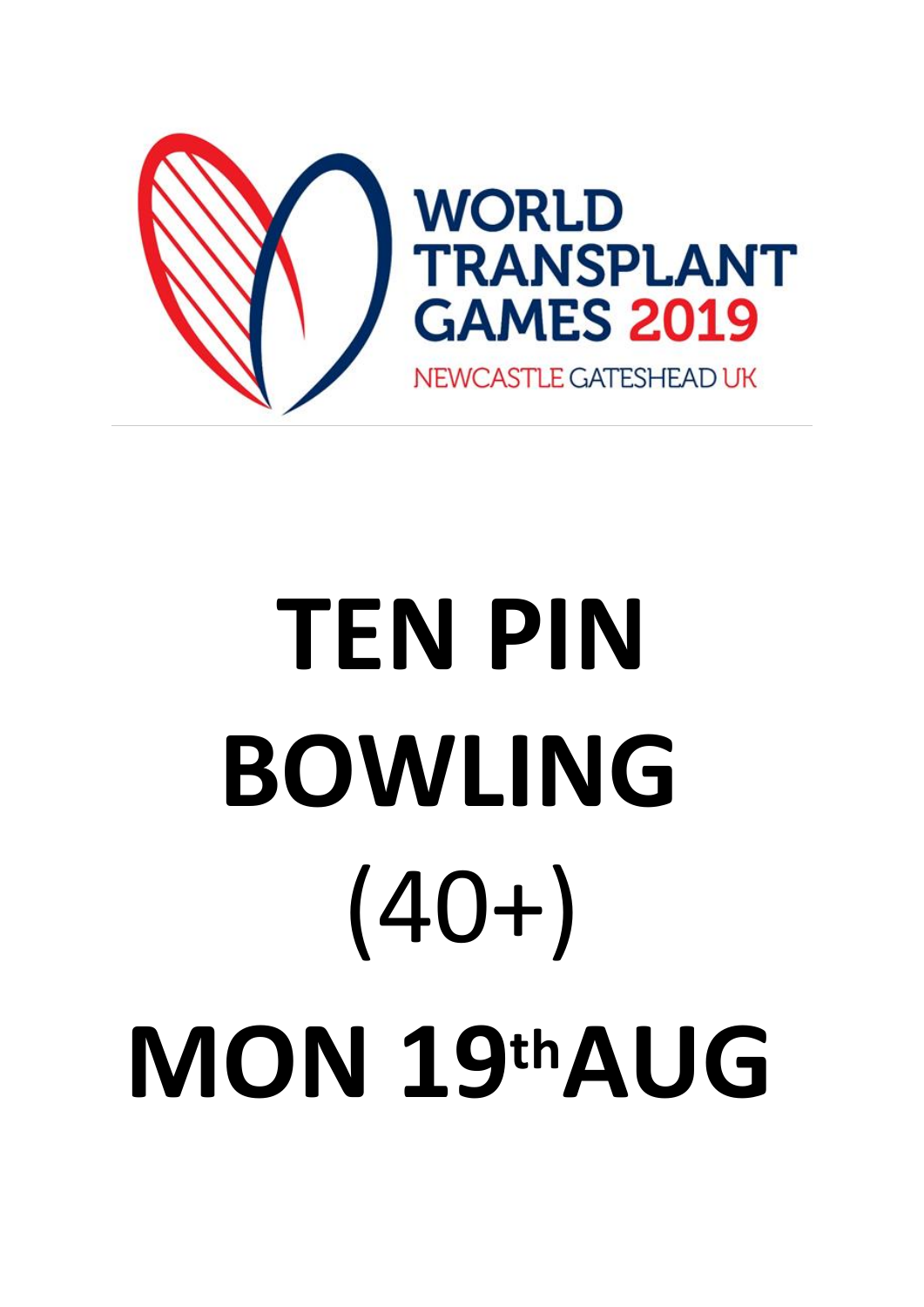| <b>WOMEN 40-49</b> |                          |               |                |               |                      |  |
|--------------------|--------------------------|---------------|----------------|---------------|----------------------|--|
| Pos                | Country                  | <b>Number</b> |                | <b>Bowler</b> | <b>Total Scratch</b> |  |
| 1                  | Hungary                  | 4147          | Maria          | Czakone Szabo | 482                  |  |
| $\overline{2}$     | Islamic Republic Of Iran | 4156          | Kolsoom        | Ebrahimi      | 410                  |  |
| 3                  | Thailand                 | 4235          | Ladda          | Ruangrod      | 402                  |  |
| 4                  | <b>USA</b>               | 4254          | <b>Brook</b>   | Zander        | 393                  |  |
| 5                  | <b>Italy</b>             | 4174          | <b>Daniela</b> | Medda         | 391                  |  |
| 6                  | Hungary                  | 4142          | Erika          | Fitos         | 388                  |  |
| 7                  | Hong Kong                | 4134          | Jie Ling       | Chen          | 351                  |  |
| 8                  | Ireland                  | 4163          | Emma           | O'Sullivan    | 341                  |  |
| 9                  | Belgium                  | 4020          | Ann-Sophie     | Claeys        | 323                  |  |
| 10                 | <b>USA</b>               | 4251          | Alexa          | Kehl          | 286                  |  |
| 11                 | <b>Italy</b>             | 4173          | <b>Barbara</b> | Perpenti      | 273                  |  |
| 12                 | Hong Kong                | 4132          | Ah Fa          | Chan          | 252                  |  |
| 13                 | Ireland                  | 4168          | Orla           | Hogan         | 207                  |  |
| 14                 | Japan                    | 4188          | Ritsuko        | Yamaguchi     | 0                    |  |

|                | <b>MEN 40-49</b>                            |               |                   |                        |     |  |  |
|----------------|---------------------------------------------|---------------|-------------------|------------------------|-----|--|--|
| Pos            | Country                                     | <b>Number</b> | <b>Bowler</b>     | <b>Total Scratch</b>   |     |  |  |
| 1              | Thailand                                    | 4233          | Attapol           | Likitpattamasingh      | 622 |  |  |
| $\overline{2}$ | <b>Great Britain &amp; Northern Ireland</b> | 4071          | Demetrios (Jimmy) | Kasapis                | 514 |  |  |
| 3              | Finland                                     | 4055          | Petri             | Rapeli                 | 509 |  |  |
| 4              | Finland                                     | 4051          | Janne             | Tirronen               | 508 |  |  |
| 5              | Thailand                                    | 4244          | Sunhanut          | Seejumpee              | 506 |  |  |
| 6              | Hong Kong                                   | 4137          | Yu San            | Chu                    | 500 |  |  |
| 7              | Greece                                      | 4130          | Stylianos         | Dermitzakis            | 488 |  |  |
| 8              | Finland                                     | 4056          | Tero              | Suominen               | 474 |  |  |
| 9              | Australia                                   | 4014          | Sam               | Ira                    | 457 |  |  |
| 10             | <b>USA</b>                                  | 4269          | Richard           | Lilly                  | 454 |  |  |
| 11             | Greece                                      | 4127          | Dionysios         | Konstantatos           | 454 |  |  |
| 12             | Greece                                      | 4128          | Ioannis           | Paraaskevas            | 443 |  |  |
| 13             | Islamic Republic Of Iran                    | 4157          | MohammadHadi      | KhoshnoodiGhasrodashti | 428 |  |  |
| 14             | Greece                                      | 4129          | Konstantinos      | Kalos                  | 419 |  |  |
| 15             | <b>Great Britain &amp; Northern Ireland</b> | 4070          | David             | Fisher                 | 416 |  |  |
| 16             | <b>USA</b>                                  | 4257          | David             | Miller                 | 410 |  |  |
| 17             | Austria                                     | 4019          | Maximilian        | Lang                   | 410 |  |  |
| 18             | <b>USA</b>                                  | 4267          | Nathaniel         | Winkler                | 399 |  |  |
| 19             | Hungary                                     | 4145          | Karoly            | Ferencz                | 374 |  |  |
| 20             | Australia                                   | 4011          | Mark              | Dinnar                 | 350 |  |  |
| 21             | Ethiopia                                    | 4048          | Solomon           | Kassaye                | 328 |  |  |
| 22             | <b>USA</b>                                  | 4261          | Juanito           | Valoroso               | 321 |  |  |
| 23             | Ireland                                     | 4162          | Aodhagan          | Cullen                 | 269 |  |  |
| 24             | Italy                                       | 4179          | Pasquale          | lacovone               | 0   |  |  |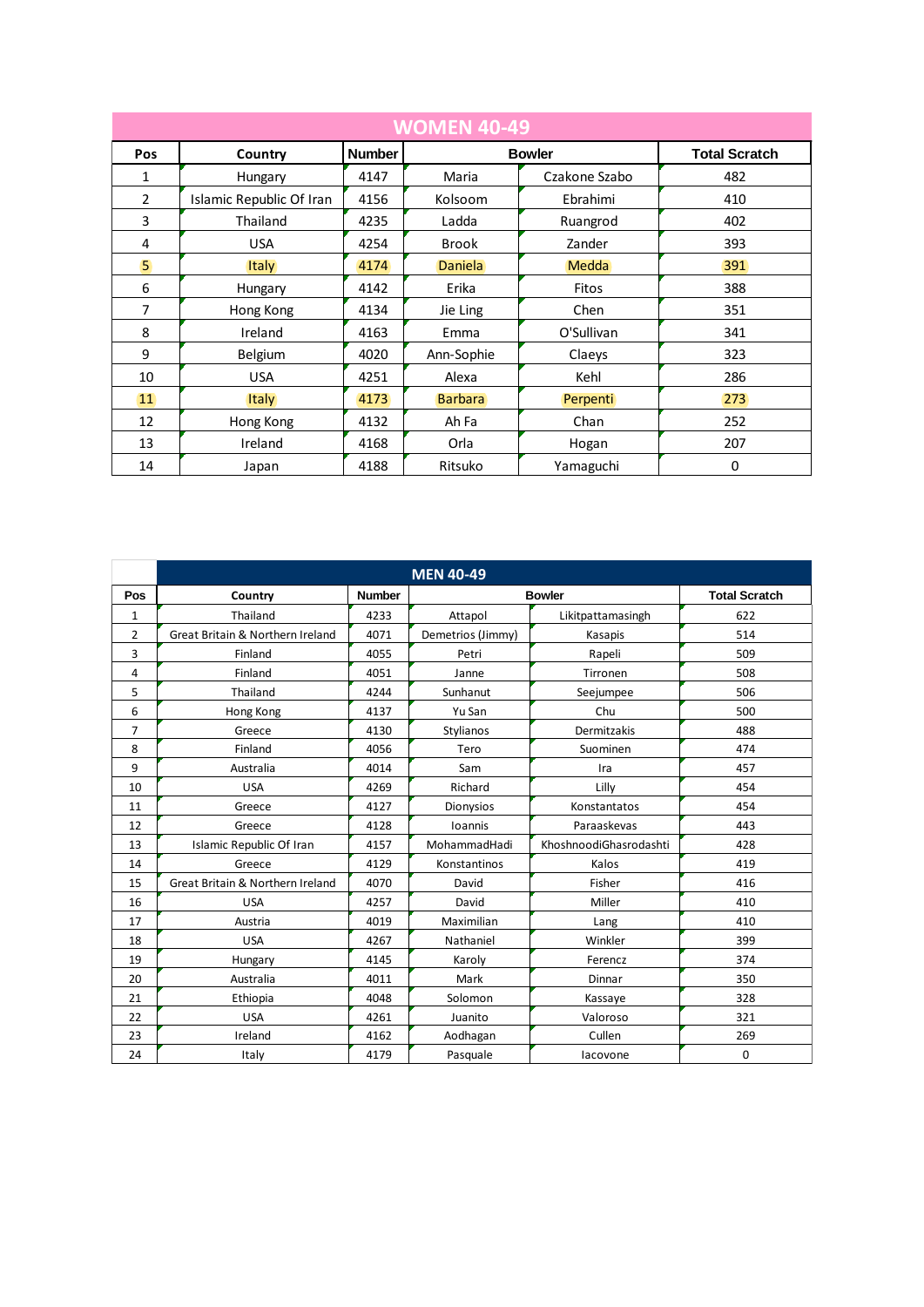| <b>WOMEN 50-59</b> |                                  |               |              |                |                      |  |  |
|--------------------|----------------------------------|---------------|--------------|----------------|----------------------|--|--|
| Pos                | Country                          | <b>Number</b> |              | <b>Bowler</b>  | <b>Total Scratch</b> |  |  |
| $\mathbf{1}$       | <b>USA</b>                       | 5313          | Nancy        | Havlin         | 439                  |  |  |
| 2                  | Hungary                          | 5176          | Alajosne     | Lukacs         | 434                  |  |  |
| 3                  | Greece                           | 5168          | Konstantinia | Gouliou        | 409                  |  |  |
| 4                  | Thailand                         | 5294          | Sumalee      | Sangarunsiri   | 363                  |  |  |
| 5.                 | Great Britain & Northern Ireland | 5107          | Karen        | <b>Barrett</b> | 361                  |  |  |
| 6                  | Finland                          | 5065          | Tarja        | Savolainen     | 353                  |  |  |
| 7                  | Canada                           | 5037          | Heather      | Hockley        | 353                  |  |  |
| 8                  | Canada                           | 5038          | Jennifer     | Choo Chee      | 348                  |  |  |
| 9                  | Hong Kong                        | 5170          | Siu Fong     | Lam            | 317                  |  |  |
| 10                 | Hong Kong                        | 5174          | Yin Wah      | Yu             | 299                  |  |  |
| 11                 | <b>USA</b>                       | 5319          | Tina         | Rueles         | 285                  |  |  |
| 12                 | Great Britain & Northern Ireland | 5108          | Karen        | Casey          | 256                  |  |  |
| 13                 | France                           | 5072          | Martine      | Varin          | 198                  |  |  |
| 14                 | Germany                          | 5156          | Sylvia       | Sauer          | 196                  |  |  |

| <b>MEN 50-59</b> |                                  |               |                      |                |                      |  |
|------------------|----------------------------------|---------------|----------------------|----------------|----------------------|--|
| Pos              | Country                          | <b>Number</b> |                      | <b>Bowler</b>  | <b>Total Scratch</b> |  |
| 1                | Hungary                          | 5190          | Zoltan               | Juhasz         | 529                  |  |
| 2                | <b>USA</b>                       | 5318          | Robert               | Fryer          | 514                  |  |
| 3                | Greece                           | 5169          | Nikolaos             | Kamaratos      | 503                  |  |
| 4                | Thailand                         | 5295          | Sumate               | Maneesuwan     | 485                  |  |
| 5                | Greece                           | 5161          | Athanasios           | Anachourlis    | 472                  |  |
| 6                | Greece                           | 5165          | Emmanouil            | Manoulakis     | 465                  |  |
| 7                | Hungary                          | 5182          | <b>Istvan Sandor</b> | Korodi         | 452                  |  |
| 8                | Islamic Republic Of Iran         | 5194          | Samad                | AminSafaei     | 446                  |  |
| 9                | <b>USA</b>                       | 5306          | Greg                 | Sabak          | 441                  |  |
| 10               | Hungary                          | 5188          | Laszlo Istvan        | Iker           | 430                  |  |
| 11               | Germany                          | 5154          | Stefan               | Endrich        | 422                  |  |
| 12               | France                           | 5075          | Philippe             | <b>Brocard</b> | 414                  |  |
| 13               | Thailand                         | 5292          | Pisit                | Thanomphan     | 411                  |  |
| 14               | Greece                           | 5163          | Christos             | Xenos          | 407                  |  |
| 15               | Australia                        | 5016          | Mick                 | Kennedy        | 388                  |  |
| 16               | Austria                          | 5025          | Ivica                | Lulic          | 386                  |  |
| 17               | Great Britain & Northern Ireland | 5079          | Andrew               | Short          | 386                  |  |
| 18               | Canada                           | 5045          | Scott                | Robertson      | 384                  |  |
| 19               | Great Britain & Northern Ireland | 5130          | Stephen              | Nicholls       | 370                  |  |
| 20               | Uruguay                          | 5300          | Jose                 | Fernandez      | 364                  |  |
| 21               | Singapore                        | 5328          | Seah Hor             | Lim            | 342                  |  |
| 22               | Australia                        | 5008          | Antony               | Harding        | 337                  |  |
| 23               | France                           | 5077          | Thierry              | Galand         | 309                  |  |
| 24               | Greece                           | 5160          | Alkiviadis           | Konstantinou   | 300                  |  |
| 25               | Hong Kong                        | 5173          | Yim Wah              | Wong           | 299                  |  |
| 26               | Luxembourg                       | 5224          | Frank                | Glodt          | 287                  |  |
| 27               | Ireland                          | 5203          | Tommy                | Marrett        | 263                  |  |
| 28               | Great Britain & Northern Ireland | 5134          | Terry                | Sylvester      | $\mathbf 0$          |  |
| 29               | Greece                           | 5164          | <b>Dimitrios</b>     | Rizoulis       | 0                    |  |
| 30               | France                           | 5068          | Alain                | Saint-Blancat  | 0                    |  |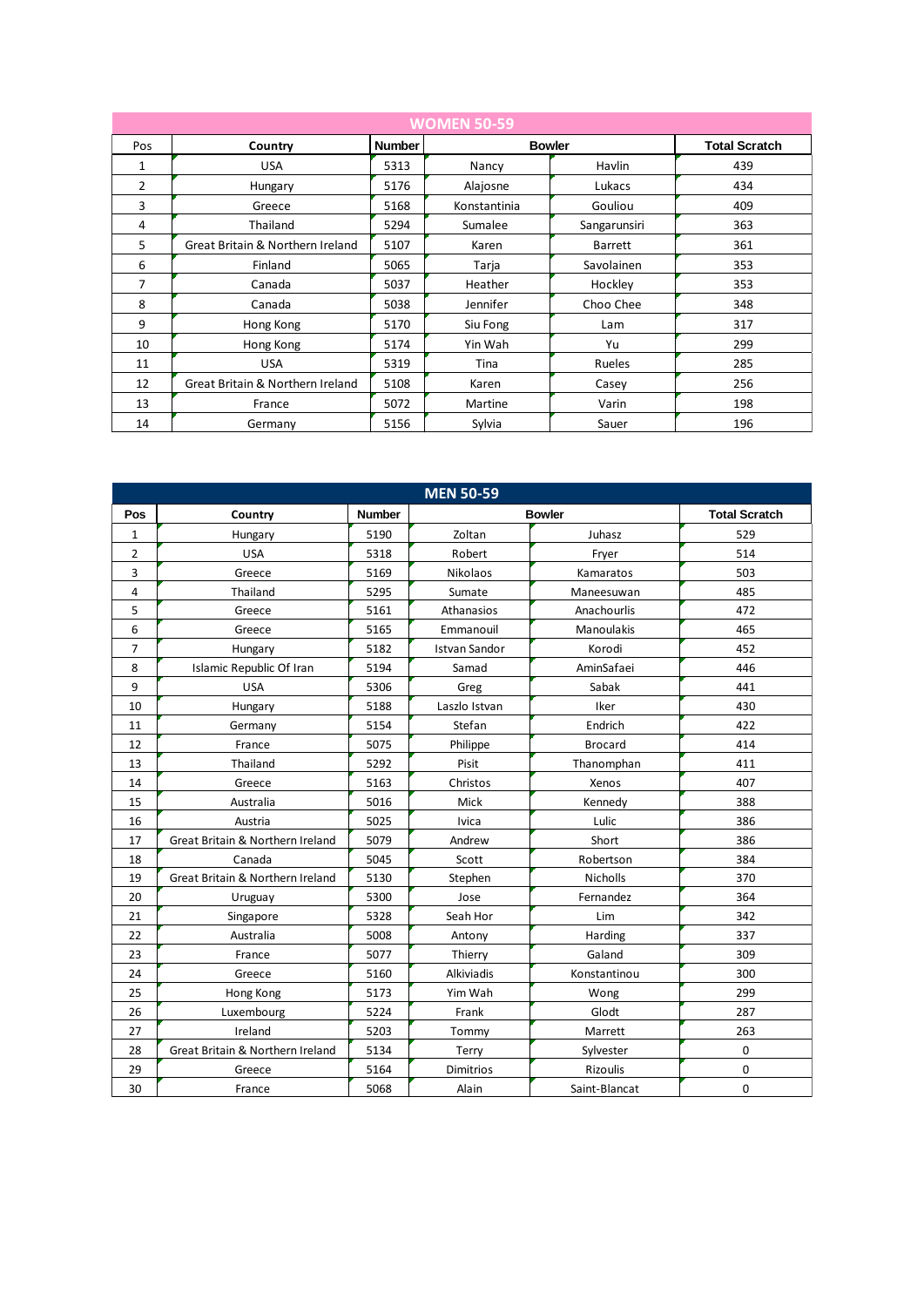| <b>WOMEN 60-69</b> |              |               |                    |                   |                      |  |
|--------------------|--------------|---------------|--------------------|-------------------|----------------------|--|
| Pos                | Country      | <b>Number</b> |                    | <b>Bowler</b>     | <b>Total Scratch</b> |  |
| $\mathbf{1}$       | Thailand     | 6190          | Namthip            | Sriruang          | 429                  |  |
| $\overline{2}$     | Thailand     | 6187          | Ausama             | Theerachetmongkol | 423                  |  |
| 3                  | Finland      | 6043          | Ulla               | Saarinen          | 400                  |  |
| 4                  | Canada       | 6026          | Ruth               | Loughlin          | 398                  |  |
| 5                  | <b>USA</b>   | 6199          | Donna              | Nakayama          | 378                  |  |
| 6                  | France       | 6046          | Catherine          | Stieber           | 364                  |  |
| 7                  | Denmark      | 6037          | Marrijanne Rygaard | Lauridsen         | 355                  |  |
| 8                  | <b>Italy</b> | 6127          | Carolina           | Panico            | 332                  |  |
| 9                  | <b>USA</b>   | 6204          | Irene              | Marra             | 324                  |  |
| 10                 | <b>USA</b>   | 6211          | Linda              | Legendre          | 305                  |  |
| 11                 | Hong Kong    | 6097          | Hok In             | Chan              | 304                  |  |
| 12                 | Canada       | 6017          | Bonnie             | Di Bernardo       | 249                  |  |

| <b>MEN 60-69</b> |            |               |                       |                   |                      |  |  |
|------------------|------------|---------------|-----------------------|-------------------|----------------------|--|--|
| Pos              | Country    | <b>Number</b> | <b>Bowler</b>         |                   | <b>Total Scratch</b> |  |  |
| 1                | Cyprus     | 6036          | Charalambos           | Soteriou          | 533                  |  |  |
| 2                | Hungary    | 6109          | Laszlo                | Zsuppan           | 481                  |  |  |
| 3                | Thailand   | 6188          | <b>Bunjong</b>        | Kasemthammanun    | 461                  |  |  |
| 4                | Norway     | 6152          | Arild                 | <b>Bryhn</b>      | 459                  |  |  |
| 5                | Japan      | 6133          | Katsufumi             | Suzuki            | 453                  |  |  |
| 6                | Greece     | 6093          | Mocht El Ntin Michail | El Latif          | 417                  |  |  |
| 7                | Cyprus     | 6035          | Antonis C.            | Antoniou          | 412                  |  |  |
| 8                | Hong Kong  | 6100          | Kwok Ping Benny       | Chan              | 412                  |  |  |
| 9                | Thailand   | 6189          | Jak                   | Suntikul          | 404                  |  |  |
| 10               | Finland    | 6039          | Martti                | Siekkinen         | 402                  |  |  |
| 11               | Hungary    | 6106          | Jozsef                | Nadasdy           | 401                  |  |  |
| 12               | <b>USA</b> | 6212          | Martin                | Maren             | 400                  |  |  |
| 13               | Finland    | 6040          | Olavi                 | Rautiainen        | 390                  |  |  |
| 14               | Hong Kong  | 6096          | Hing Choi, Raymond    | Leung             | 387                  |  |  |
| 15               | Thailand   | 6192          | Somkiat               | Somsak            | 384                  |  |  |
| 16               | Argentina  | 6002          | Pedro                 | Capponi           | 357                  |  |  |
| 17               | <b>USA</b> | 6207          | Jerry                 | Rosenberg         | 354                  |  |  |
| 18               | Canada     | 6023          | Jocelyn               | St-Jean           | 340                  |  |  |
| 19               | <b>USA</b> | 6214          | Oliver                | Hale              | 325                  |  |  |
| 20               | Italy      | 6131          | Sergio                | <b>Rizzardini</b> | 320                  |  |  |
| 21               | Argentina  | 6000          | Daniel                | Cuenca            | 311                  |  |  |
| 22               | Greece     | 6094          | Petros                | Kakolyris         | 0                    |  |  |